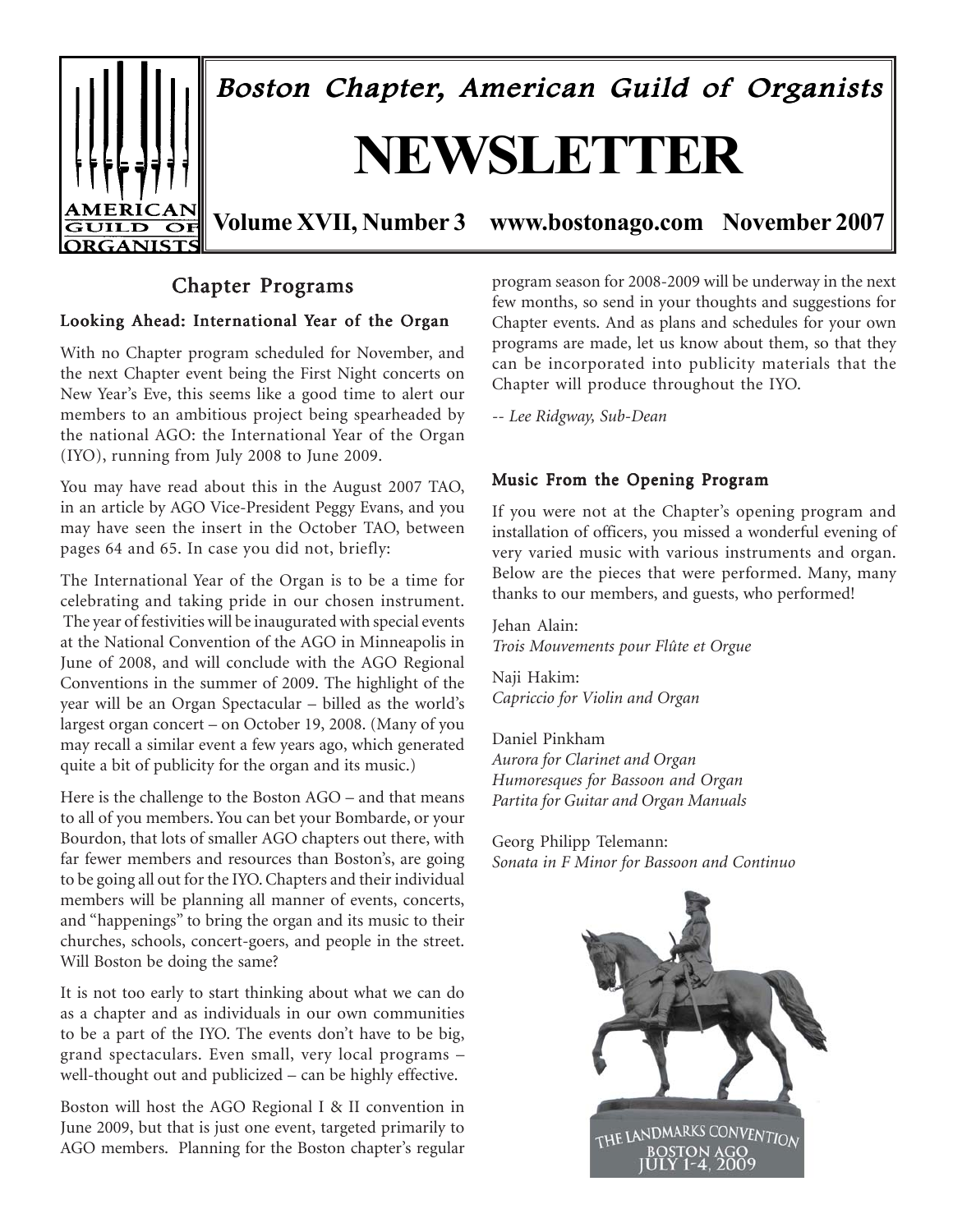# Dean's Message

## Each One Reach One – Membership Recruitment Season

One of the things that popped up during our discussions in connection with planning for our 2009 Regional Convention in Boston was the need to reach our full chapter membership potential. The more members we have, the more we have to build on to put on a successful and well attended convention.

In my experience over these last few years being involved in Guild work, personal invitation and encouragement is the most effective way to convince colleagues and friends to join the Guild. So I urge you to think about folks (colleagues in neighboring churches, choir members, concert attendees, organ aficionados) in your personal surroundings who should be in the Guild. Remember that there are no specific requirements of keyboard skills or the like; anybody who is a fan of organ or choral music is welcome to join our ranks. At just over \$80 for a year, membership is a bargain; the included subscription to The American Organist and access to our marvelous newsletter and concert calendar ought to be enough to convince just about anybody to write that check right away. Pick up the phone and call them today!

Remember that we also welcome Chapter friends and dual members if you come up with folks who are already in another chapter but would like to keep tabs on what's going on in Boston as well as their home town.

Nationally, the Guild is in its third and final year of a membership campaign, and there is even a competition going on. The top five recruiters nationally will each be awarded a complimentary registration to the 2008 National Convention in Minneapolis, and \$150 cash. Call the national office 212-970-2310 or go to www.agohq.org to obtain forms to enter the competition.

If you have lots of good ideas for new member recruitment, but find that you are too shy or too busy to call up and do the actual recruiting yourself, you will be happy to learn that the Chapter is planning a mailing to prospective members in the spring. So you can take the easy way out and send names and mailing addresses of your candidates directly to Cheryl van Ornam (a proud dual Chapter member in Richmond and Boston!) at ago\_stoplist\_cvo@yahoo.com

Go forth, recruit, and make us plentiful… *--Heinrich*

## **Executive Committee Meetings**

Monday evenings 7-9 pm, King's Chapel Parish House, 64 Beacon St. 2nd floor, Boston. Charles or Park St. MBTA November 12, January 14, March 10, June 2.

Executive committee meetings are open to all Chapter members.

Newsletter of the Boston Chapter, American Guild of Organists Published 10 times a year, September-June. Distributed to members & associates of the Boston Chapter, AGO.

Mailed at standard mail rates from Boston MA. Boston Chapter/AGO c/o Timothy Hughes, Membership 247 Washington St #24, Winchester MA 01890. Copyright © 2007, Boston Chapter, American Guild of Organists

## *Boston Chapter, AGO Officers 2007-2008*

| Heinrich Christensen<br>Dean<br>heinrich christensen@yahoo.com 617-983-1990                 |
|---------------------------------------------------------------------------------------------|
| SubDean<br>Lee Ridgway<br>$617 - 436 - 1193$<br>ridgway@mit.edu                             |
| Kirk Hartung<br>Treasurer<br>$508 - 820 - 3340$<br>kbhartung@aol.com                        |
| <b>Assistant Treasurer</b><br>Nancy Granert<br>617-479-0682<br>nancy granert@harvard.edu    |
| <b>Broadcasts</b><br>Martin Steinmetz<br>cmsteinmetz@verizon.net<br>781-235-9472            |
| Rev. Earl K. Holt III<br>Chaplain<br>617-227-2155<br>ekholt@kings-chapel.org                |
| David Baker<br>Competitions<br>617-367-4260<br>dgb137@mac.com                               |
| Glenn Goda<br>Examinations<br>617-442-7079<br>glenngoda1545@aol.com                         |
| Library<br>Joseph Dyer<br>$617 - 527 - 6403$<br>joseph.dyer@umb.edu                         |
| Membership Secretary<br>Timothy Hughes<br>781-369-1905<br>thughes $56@$ comcast.net         |
| Membership Committee<br>Judy Green<br>617-482-3044<br>$ilgreen(\omega$ green-associates.com |
| Newsletter<br>Jim Swist<br>781-643-9733<br>swist@comcast.net                                |
| Richard Hill<br>Organ Advisory<br>smhill42ne@earthlink.net<br>508-238-6081                  |
| Placement<br>Janet Hunt<br>617-746-5433<br>janet.hunt@sjs.edu                               |
| Professional Development<br>Charlene Higbe<br>617-497-0610<br>$\text{cthigbe}(a)$ aol.com   |
| Recording Secretary<br>Kirsten Johnson<br>978-443-3472<br>ikmniohn@aol.com                  |
| Registrar<br>Dan McKinley<br>dan.mckinley@christchurchhw.org<br>$603 - 625 - 9921$          |
| <i>SPAC</i><br>Martin Steinmetz<br>781-235-9472<br>emsteinmetz@verizon.net                  |
| Joshua T. Lawton<br><b>Substitutes</b><br>617-926-1042<br>itlawton@mac.com                  |
| YOI<br>Mary Sue Willie<br>cymswillie@aol.com                                                |
| Stephanie Budwey<br>508-245-2758<br>sbudwey@hotmail.com                                     |
| Martin Steinmetz<br>Auditors<br>781-235-9742<br>emsteinmetz@verizon.net                     |
| Craig Smith<br>781-740-4541<br>csmith@groton.org                                            |
| Region I Councillor<br>E Lary Grossman<br>413-247-9426<br>elg@bradygrossman.com             |
| District Convener<br>Frank Corbin<br>508-767-7508<br>fcorbin@assumption.edu                 |
| Webmaster<br>Mark Nelson<br>978-283-1909<br>marknelson@cbfisk.com                           |
| <b>Executive Committee</b>                                                                  |

*Todd Beckham, Janet Hunt, Patrick Kabanda, Lois Regestein, Judy Green, Michael Smith, Mary Beekman, Richard Benefield, Stephanie Budwey, Cheryl Duerr, Douglas Major, Andrew Shenton*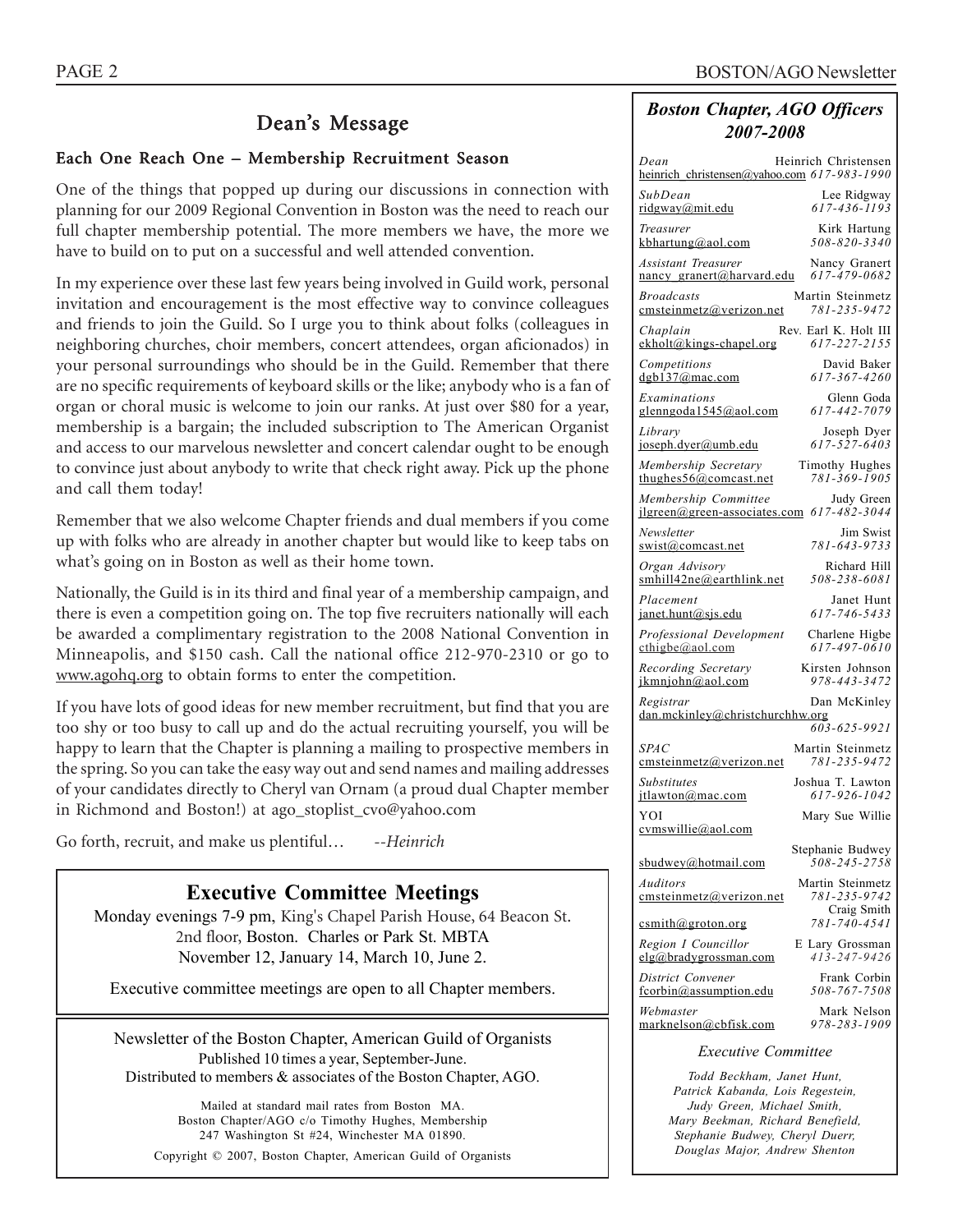## Anthony Cirella Retirement

Anthony (Tony) Cirella, well known blind organist and composer in the Boston area, is retiring after 64 years as a professional organist. Anthony holds BM and MM degrees from the New England Conservatory of Music and AAGO and FAGO certificates from the American Guild of Organists. He has had several sacred masses and motets published. Anthony has faithfully served in many parishes in the area, most recently at St. Philip Neri in Waban. His favorite experience was singing and directing his choir combined with St. Paul (Wellesley) choir directed by his wife in St. Peter's at the Vatican in Rome. Congratulations for a job well done.

# **Boston 2009:** "The Landmarks Convention"

Plans are well underway for the dual Regional Convention (Regions I and II combined), to be held in Boston, July 1-4, 2009. The convention theme celebrates not only Boston's landmarks of American history, but also its organ landmarks: great instruments, builders, performers, churches, and concert halls.

The steering committee, chaired by Michael Kleinschmidt, has been meeting regularly since last winter. The program committee has been lining up artists and venues. Program details will be publicized when headquarters puts its stamp of approval on the package.

The convention hotel will be the Back Bay Hilton, and an excellent rate has been secured. A "green" convention is envisioned, with minimal use of buses and with events located within walking distance of the Hilton and/or close to T stops.

What can you do now? (1) Mark the dates on your calendar. (2) Consider volunteering your time and skills. (3) Register.

Register? Already? Yes! Available right now is a super-early, super-low registration fee of \$250. There will never be a lower rate! There's no official registration form yet. Just send a note and a check to the convention treasurer, Joel Davidson, P.O. Box 14, Wollaston, MA 02170. He'll record it and know that you have pre-paid when it comes time to submit registration materials. Make checks payable to "Boston Chapter, AGO."

In offering advance registration at a very low price, the steering committee seeks, early on, to secure the support and participation of our own Chapter membership.

Make plans to retreat, rejuvenate, and socialize with your Chapter colleagues. Sign up now for Boston 2009: The Landmarks Convention.

# Recent Articles by Beverly Scheibert

These articles might be of interest to Chapter members:

"Choral Singing Before the Era of Recordings," *The Musical Times* (Summer 2006).

"Intonation Standards and Equal Temperament," *Dutch Journal of Music Theory* (May 2007) – at the Harvard Music Library or online at www.djmt.nl. Documents the poor intonation in concerts in major music centers before 1800 and the preference for equal temperament among leading musicians.

"How Composers Viewed Performers' Additions," *Early Music* (November 2007). Concerns the practice of adding further embellishment to a composer's score.

*-- Beverly Jerold (Scheibert)*

# Membership Updates

#### **(Part one of two, remainder will be found in the December issue). ADD MEMBERS:**

**AKASAKA** Reiko; Parish of St Paul, Newton Highlands; Longy School of Music,Cambridge; 44 Washington St #213, Brookline, MA 02446; 617.566.7363; 617.527.6642 (w); Rrakasaka@aol.com

**BARNEY** Robert E.; Trinity Episcopal, Concord; 281 Tahattawan Rd, Littleton, MA 01460; 978.486.4288 (h); 978.369.3715 x20 (ch); robarney@aol.com

**BRANDES** Lambert W.; PO Box 68; N Marshfield, MA 02059; 781.834.8117 (h); lwb@verizon.net

**BROOKS** Kenneth H.; St. John's Episcopal, Jamaica Plain; 166 Boston St #3, Boston, MA 02125; 617.461.9643 (c); 617.524.2999 (ch); kbrooks486@yahoo.com

**CAMARA** Joseph A.; Music Specialist, City of Lowell; United Church of Christ, Boxborough; PO Box 791, Lowell, MA 01853-0791; 978.937.3660 (h); 978.459.0054 (f); joecamara@verizon.net

**CHANDLER** Ernest A. Jr.; First Congregational, Marshfield; Brant Rock Union Chapel, Brant Rock; Rear 133, Old Ocean St, Marshfield, MA 02050-3109; 781.834.4972 (h)

**CIENNIWA** Paul D.; First Church in Boston; Newport (RI) Baroque Orchestra; 190 Whipple St, Fall River, MA 02721; 508.676.8483 (h); paul@firstchurchboston.org

**CRANDALL** Nancy J.; First Baptist Church, Medford; 52 North St, Stoneham, MA 02180; 781.279.7778 (h); n.crandall@hotmail.com

**DIXON** Carol A.; Trinity Episcopal, Melrose; 55 Range Heights Rd, Lynn, MA 01904-1558; 781.593.5039 (h); 781.665.3890 (w); cadixon1@verizon.net

**EVANS** Katherine, SPC; St Theresa Church, Sherborn; North Shore Philharmonic; 108 Farquhar St #3; Roslindale, MA 02131-1431; 617.877.3537 (c); 617.876.8171 (h); katherine@jonathangirard.com

**FERGUSON** John W.; Trinity Episcopal Church, Rockland; 10 Magnolia Dr, Rockland, MA 02370 781.351.9924 (c); jkeecho@gmail.com

**GIRARD** Jonathan R.; St Mary of the Assumption, Dedham; 108 Farquhar St #3, Roslindale, MA 02131-1431; 617.876.8171 (h); 781.326.0550 (w); jg@jonathangirard.com

**HOSTETTER** Sarah E.; 303 Linden Ponds Way, Apt T20, Hingham, MA 02043 781.740.1283 (h); 508.733.4528 (c)

**JOHNSON** Theodore A., CAGO; First Congregational Unitarian Church, Harvard; 352 Taylor Rd, Stow, MA 01775; 978.897.3651 (h); tadljohnson@earthlink.net

**KIM** Esther; 108 Winter St, Hanover, MA 02339-2529; 781.826.9263; pianoplayr12@yahoo.com

**LINKE** Reena M.; University Lutheran Chapel, Minneapolis MN; 52 Pratt St, Allston, MA 02134; 281.770.8361 (c); reena.m.l@gmail.com

**MacARTHUR** Frederick A : St Mary Star of the Sea, Beverly: Temple Israel, Boston; 34 East Main St, Haverhill, MA 01830-1817; 978.609.4302 (c); 978.922.0113 (w); fredorganist@yahoo.com

**MAXWELL** William R.; 9 Garden Rd, Natick, MA 01760-3702; 508.879.2370

**McKENNA** Jane; St Jude, Waltham; 35 Howard St, Newton, MA 02458-1822; 617.244.1898 (h)

**MUNDINGER** Louise E.; Milton Academy, Milton; 150 Brooks St, Medford, MA 02155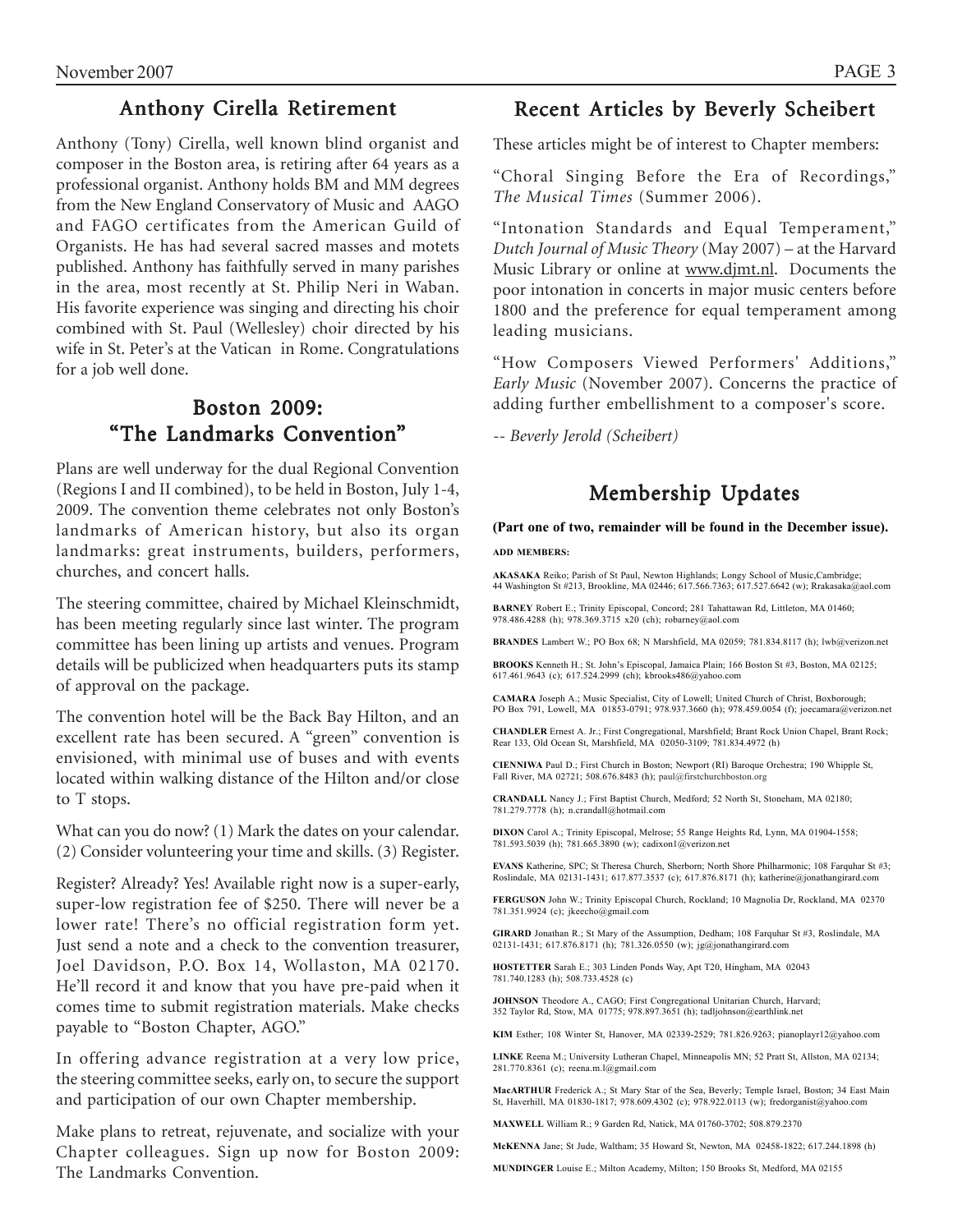# **BOSTON/AGO CONCERT CALENDAR**

#### Thursday, November 1 12:00 noon

Edward E Jones, organ. Adolphus Busch Hall, Cambridge. 617-384-5224

#### Friday, November 2 12:00 noon

Futaba Niekawa, piano; Emily Salmon, violin: Beethoven & Ravel. Old West Church, 131 Cambridge St, Boston. 617-943-4852

#### 12:15 pm

Brian Jones, organ. Trinity Church, Copley Sq, Boston. 617-536-0944 x389 Don \$5 因

#### 6:30 pm

Choir of the Advent (Dwyer, *cond*; Wood, *org*): All Souls' Day: Duruflé *Requiem;* Gregorian Chant. Church of the Advent, 30 Brimmer St, Boston. 617-523-2377 x41 Donation **A** 

#### 7:30 pm

Cappella Clausura (Leclair, *dir*); Laurie Monahan, mezzo-soprano; Catherine Liddell, theorbo: *Sulpitia Cesis and her Consuors:* Motets; von Bingen chants; Hilary Tann "The Moor". Gordon Chapel, Old South Church, 645 Boylston St, Boston. 617-964-6609 \$20/12

#### Saturday, November 3 7:30 pm

Nashua Flute Choir, Convivium Musicum (M Barrett, *dir*): Ochegkem, Mouton, de Wert, Josquin. First Baptist Church, 1580 Mass Ave, Lexington MA. 781-862-9050

#### 8:00 pm

Cappella Clausura (Leclair, *dir*); *See Saturday, Nov 2 at 7:30 pm.* Episcopal Parish of the Messiah, 1900 Comm Ave, Auburndale, MA.

#### Sunday, November 4 3:00 pm

Brian Jones, organ. St Anthony's Church, 1359 Acushnet Ave, New Bedford MA. 508-993-1691 Donation 因

#### 3:00 pm

Masterworks Chorale, Orchestra (Karidoyanes, *dir*): Schumann Mass, Op 147; Requiem, Op. 148. Memorial Hall, Sanders Theatre, 45 Quincy St, Cambridge. 617-496-2222 \$42, 30, 20 9

#### 3:00 pm

Seraphim Singers (Lester, *dir*; Christensen, *org*): Brahms, Poulenc. Holy Name Parish, 1689 Centre St, W Roxbury MA. 617-926-0126 Don. \$15/10 | 5

#### 4:00 pm

George Bozeman & Maury A Castro, organ: 20th Anniversary Gala for Installation of Bozeman Opus 40. The Eliot Church of Newton, 474 Centre St, Newton Corner MA. 617-244-3639 x203 Free 因

#### 4:00 pm

Soloists, Choir (M Nelson, *dir/org*): Remembrance Vespers: Pinkham, Brahms, Lloyd Webber. St John's Episcopal Church, 48 Middle St, Gloucester MA. 978-283-1708 Free 因

#### 4:00 pm

Evensong Choir (Forster, *dir/org*): Choral Evensong: Dupré, Langlais, Harris, Lehman, Stanford, Wood, Tomkins. Reception follows. Christ Church, Zero Garden St, Cambridge. 617-876-0200 6

#### 5:00 pm

Trinity Parish Choir (Barney, *dir*); Linda Hossfeld, soprano: Prelude Recital & Choral Evensong. Trinity Episcopal Church, Concord MA.  $978-369-3715$  x20  $\boxed{6}$ 

#### 7:30 pm

John Chappell Stowe, organ; John Aley, trumpet. Chapel of St Peter & St Paul, St Paul's School, 325 Pleasant St, Concord NH. 603-219-0264

#### Tuesday, November 6 12:15 pm

Amanda Keil, mezzo-soprano; Scott Lemire, lute/vihuela:

Italian frottole, French madrigals, German love songs, Spanish viheula. King's Chapel, 58 Tremont St, Boston. 617-227-2155 Donation \$3 因

#### Wednesday, November 7 7:00 pm

Jonathan Girard, choirmaster & organ: Choral Evensong: Howells, Vaughan Williams, Brewer, Shepherd. St Mary of the Assumption, 420 High St, Dedham MA. 781-326-0550 因

#### Thursday, November 8 12:00 noon

Stuart Forster, organ. Adolphus Busch Hall, Cambridge. 617-384-5224

#### Friday, November 9 12:15 pm

Michael Kleinschmidt, organ. Trinity Church, Copley Sq, Boston. 617-536-0944 x389 Don \$5 固

#### 7:30 pm

Renaissonics & Friends (Tyson, *dir*); Ken Pierce, dancer/historian: Teaching dances from the 15th, 16th & 17th centuries. Refreshments. No partner required. Jewett Hall, First Church Cong, 11 Garden St, Cambridge. 617-661-3353 \$8

#### 8:00 pm

Mark Dwyer & Ross Wood, organ. Church of the Advent, 30 Brimmer St, Boston. www.theadvent.org Free  $\boxtimes$ 

#### Saturday, November 10 9:30 am

Recorders/Early Music MetroWest Playing Meeting: Isaac to Buxtehude; Choral program with Richard Bunbury. Trinity Episcopal Church, 81 Elm St, Concord MA. 978-264-0584 Instruments \$12/ Singers \$18

#### 7:30 pm

Ars et Amici (Beardslee, *dir*): *Elizabeth's Musick:* Gibbons, Tallis, Byrd, Morley, Wilbye, Farmer, Cavendish, others. St Mark's Episcopal Church, 75 Cold Spring Rd, Westford MA. Reception follows. 978-369-8767 Donation \$5

#### Sunday, November 11 3:00 pm

Ars et Amici (Beardslee, *dir*): *See Saturday, Nov 10 at 7:30 pm.* Concert Hall, Middlesex Community College, 591 Springs Rd, Bedford MA.

#### 3:00 pm

Youth Symphony featuring clarinet, trumpet, flute, violin, classical guitar, percussion; Chandler Noyes, organ. Methuen Memorial Music Hall, 192 Broadway, Methuen MA. 978-685-0693 \$10/5 | A

#### 3:00 pm

Seraphim Singers (Lester, *dir*; Christensen, *org*): Brahms, Poulenc. St Paul Church, Bow & Arrow Sts, Cambridge. 617-926-0126 Donation \$15/10 <a>

#### 3:00 pm

Christa Rakich, organ. Reception follows. First Church of Deerfield, 71 Old Main St, Deerfield MA. 413-774-2657 Donation \$10

#### 5:00 pm

Carol Lewis, viola da gamba; Olav Chris Henriksen, lute; William Henriksen, violin: Pinkham *Sonata da Requiem & Sagas.* Old North Church, 193 Salem St, Boston. 617-523-6676 Donation

#### 5:00 pm

Douglas Major, organ: Bach, Vierne, Major. Trinity Episcopal Church, 26 White St, Haverhill MA. 978-372-4244 Free 因

#### Tuesday, November 13 12:15 pm

Paul Cienniwa, organ: Walcha, Bach. King's Chapel, 58 Tremont St, Boston. 617-227-2155 Donation \$3 | 4

#### Wednesday, November 14 7:30 pm

Celebrity Organ Series. Adolphus Busch Hall, Cambridge. 617-496-2222 \$15/\$10 Harvard ID or HUAM/\$5 Registration suggested.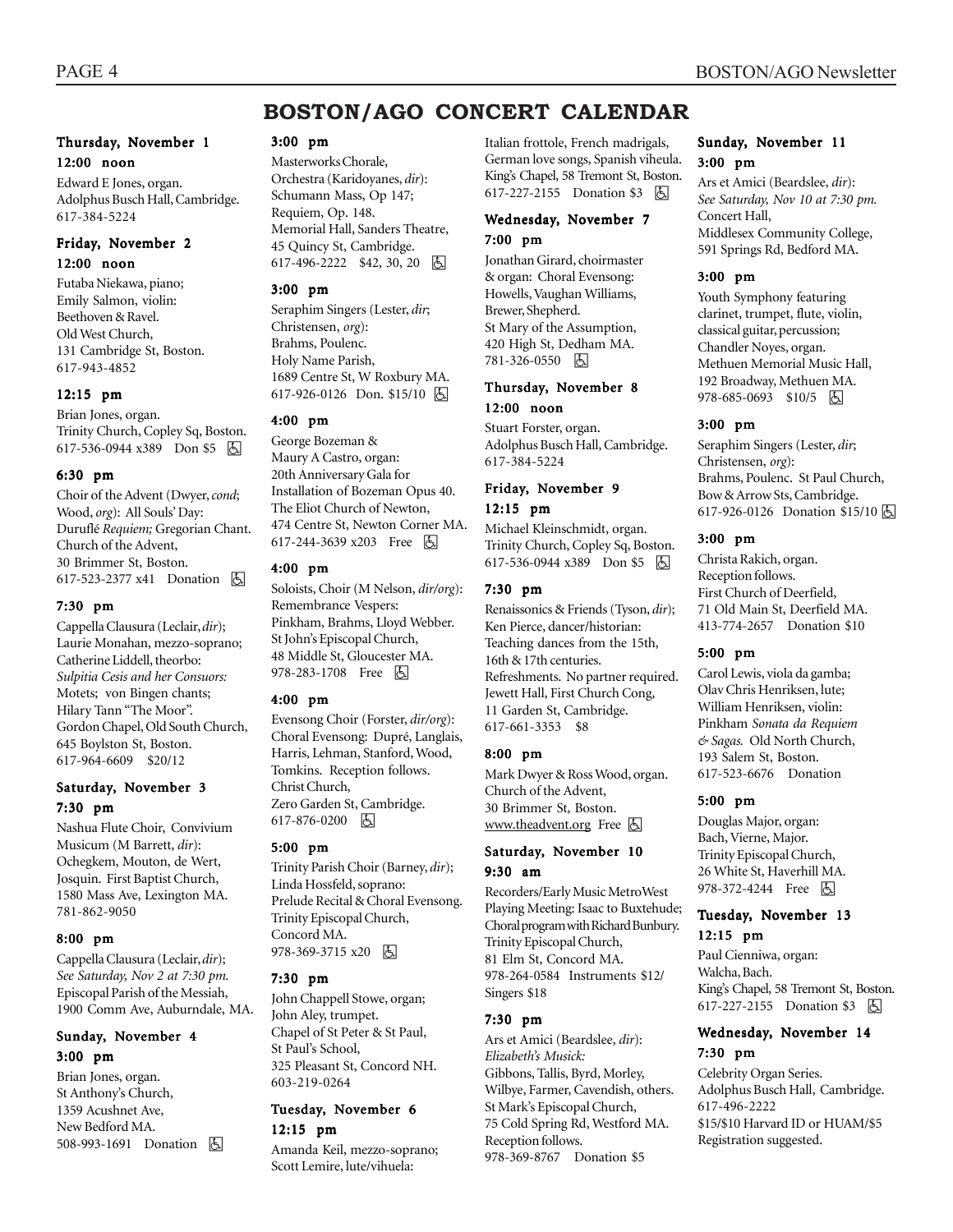#### Thursday, November 15 12:00 noon

Members of the Harvard Organ Society. Adolphus Busch Hall, Cambridge. 617-384-5224

#### 7:00 pm

Solstice Singers; Joseph Stroup, organ. An Evening with Gregory Norbet: Songs of Praise & Thanksgiving. St Paul's Church, Willow St, Hamilton Ma. www.northshoreconcerts.com\$15/12

#### Friday, November 16 12:15 pm

Scott Lamlein, organ. Trinity Church, Copley Sq, Boston. 617-536-0944 x389 Don \$5 h

#### 7:30 pm

Grigory Goryachev & Steven Link, guitars: Flamenco & Classical. St Andrew's Episcopal Church, 79 Denton Rd, Wellesley MA. 781-235-7310 \$20/10/5

#### 8:00 pm

Chandler Noyes, organ. Silent Movie: *Steamboat Bill* (Buster Keaton). Methuen Memorial Music Hall, 192 Broadway, Methuen MA. 978-685-0693 \$10/5 | 5

#### 8:00 pm

Lois Regestein, organ: Bach, Sweelinck, Krebs, Couperin, Langlais, Pinkham, Respighi. Old West Church, 131 Cambridge St, Boston. 617-739-1340 \$15/10/5

#### 8:00 pm

Balint Karosi, organ: Buxtehude, Böhm, Bach; Improvisations. First Lutheran Church, 299 Berkeley St, Boston. \$15/10

### Saturday, November 17 7:00 pm

National Spiritual Ensemble. Acton Congregational Church, 12 Concord Rd, Acton MA. 978-263-2728 Donation  $\Box$ 

#### 7:30 pm

Lew Williams, organ; Krisanthi Pappas, vocalist. Knight Auditorium, Babson College, Wellesley MA. www.EMCATOS.com \$20

#### 7:30 pm

*Synergy:* Lira Cady, harp; Debbie Franks, flute; William Ness, organ: Saint-Saëns, Bach, Fauré; Commissions by Peter Mathews, Lynn Trapp, Robert Speed. Memorial Congregational Church, 26 Concord Road, Sudbury MA. www.mccsudbury.org Donation

#### 7:30 pm

Youth pro Musica, St Cecilia Choir (Krasinski, Clark: *cond/org*): Celebrating the Feast of St Cecilia. St Cecilia Church, 18 Belvidere St, Boston. 617-536-4545 Free **b** 

#### 8:00 pm

Coro Stella Maris (Leclair, *dir*): Gesualdo, Lasso, Tallis, Pårt, Busto. Annisquam Village Church, 820 Washington St, Gloucester MA. 617-625-1857 \$15/10

#### 8:00 pm

Newton Choral Society (Carrier, *dir*); Arcadian Winds; Brass Ensemble: Pinkham *Advent Cantata,* Nativity Madrigals, *Christmas Cantata, Picnic Music, Forest Music.* Our Lady Help of Christians, 573 Washington St, Newton MA. \$25/21

#### 8:00 pm

Wellesley Choral Society (Whalen *dir*): Schütz, Mozart, Rossi, Vaughan Williams, Whalen. St Andrew's Episcopal Church, 79 Denton Rd, Wellesley MA. 781-237-6593 \$15/12/5

#### Sunday, November 18 1:00 pm

Celebrity Organ Series. *See Wednesday, Oct 14 at 7:30 pm.*

#### 2:00 pm

Joint Churches and orchestra - St Michael, Bedford; St Irene, Carlisle; St Brigid & Sacred Heart, Lexington; Holy Family, Concord: Mozart *Coronation Mass* & Kirchensonati. St Michael Church, 90 Concord Rd, Bedford MA. 781-275-3515 Donation **b** 

#### 2:30 pm

Lew Williams, organ; Krisanthi Pappas, vocalist. Shanklin Music Hall, Groton MA. EMCATOS.com \$20

#### 3:00 pm

Pamela Dellal, mezzo-soprano; Carol Lewis, viola da gamba; Olav Chris Henriksen, lute; William Henriksen, violin: *Sagas: Daniel Pinkham for Voice & Early Instruments.* Somerville Museum, One Westwood Rd, Somerville MA. 617-666-9810 \$17/12

#### 3:00 pm

Barbara Owen, Joshua T Lawton, Victor DeRubeis, David Cronin, Richard Hill, organ. Organ Advisory Committee Recital, East Weymouth Cong. Church, East Weymouth MA. 781-974-3503 Donation

#### 4:00 pm

Coro Stella Maris (Leclair, *dir*): *See Saturday, Nov 17 at 8:00 pm.* St John's Episcopal Church, 48 Middle St, Gloucester MA.

#### Tuesday, November 20

12:15 pm

Triton Brass. King's Chapel, 58 Tremont St, Boston. 617-227-2155 Donation \$3 因

#### Friday, November 23 12:15 pm

Geoffrey Wieting, organ. Trinity Church, Copley Sq, Boston. 617-536-0944 x389 Don \$5 因

#### Saturday, November 24 7:00 pm

Young Opera Company of NE: Menotti *Amahl and the Night Visitors.* Collins Center for the Performing Arts, 80 Shawsheen Rd, Andover MA. 978-296-8459 \$20/15 4

#### Sunday, November 25 4:00 pm

Rosalind Mohnsen, organ: Saint-Saëns, Dubois, Guilmant, Foote, Biggs. Holy Name Parish, 1689 Centre St, W Roxbury MA. 617-325-4865 x206 Donation **A** 

#### 4:00 pm

The Gentlemen of the Choir (Backhaus, *dir;* Jodry, *org*;); Evensong & Benediction for Christ the King: Harris, Howells, Tye, CPE Bach, Duruflé. Parish of All Saints, 209 Ashmont St, Dorchester MA. 617-436-3520

#### 5:00 pm

Soloists from King's Chapel Choir, Period string ensemble (Christensen, *harpsichord/dir*): Buxtehude, Purcell, Vivaldi, others. King's Chapel, 58 Tremont St, Boston. 617-227-2155 x345 Donation  $$12/8$   $\Box$ 

#### Tuesday, November 27 12:15 pm

Boston Conservatory Oratorio Showcase Recital: Bach, Handel, more. King's Chapel, 58 Tremont St, Boston. 617-227-2155 Donation \$3 **b** 

#### 8:00 pm

Eileen Cecelia Callahan, voice; Sarah Paysnich, traverso; Carol Schlaikjer, voice; Matthew Wright, lute; Naama Yacoby, viola da gamba; Akiko Enoki-Sato & Seungok Lee, harpsichord: Boismortier, Strozzi, Monteverdi, Dowland, Rosseter, others. Pickman Concert Hall, Longy School of Music, Cambridge. 617-876-0956 x500 Free  $\boxed{6}$ 

#### Wednesday, November 28 12:15 pm

Richard Hill, organ: "Raise a Song of Harvest Home" Unity Church, 13 Main St, N Easton MA. Donation for Church Restoration

#### Thursday, November 29 7:00 pm

Rodger Vine, piano & organ; Susanne Cotter, soprano: Classical, Broadway & Gospel. First Baptist Church, Central Sq, Cambridge. Donation

#### Friday, November 30 12:15 pm

Sheldon Gaard, organ & harp: Music of Christmas. First Congregational Church, 55 Elm Street, Camden ME. 207-236-4821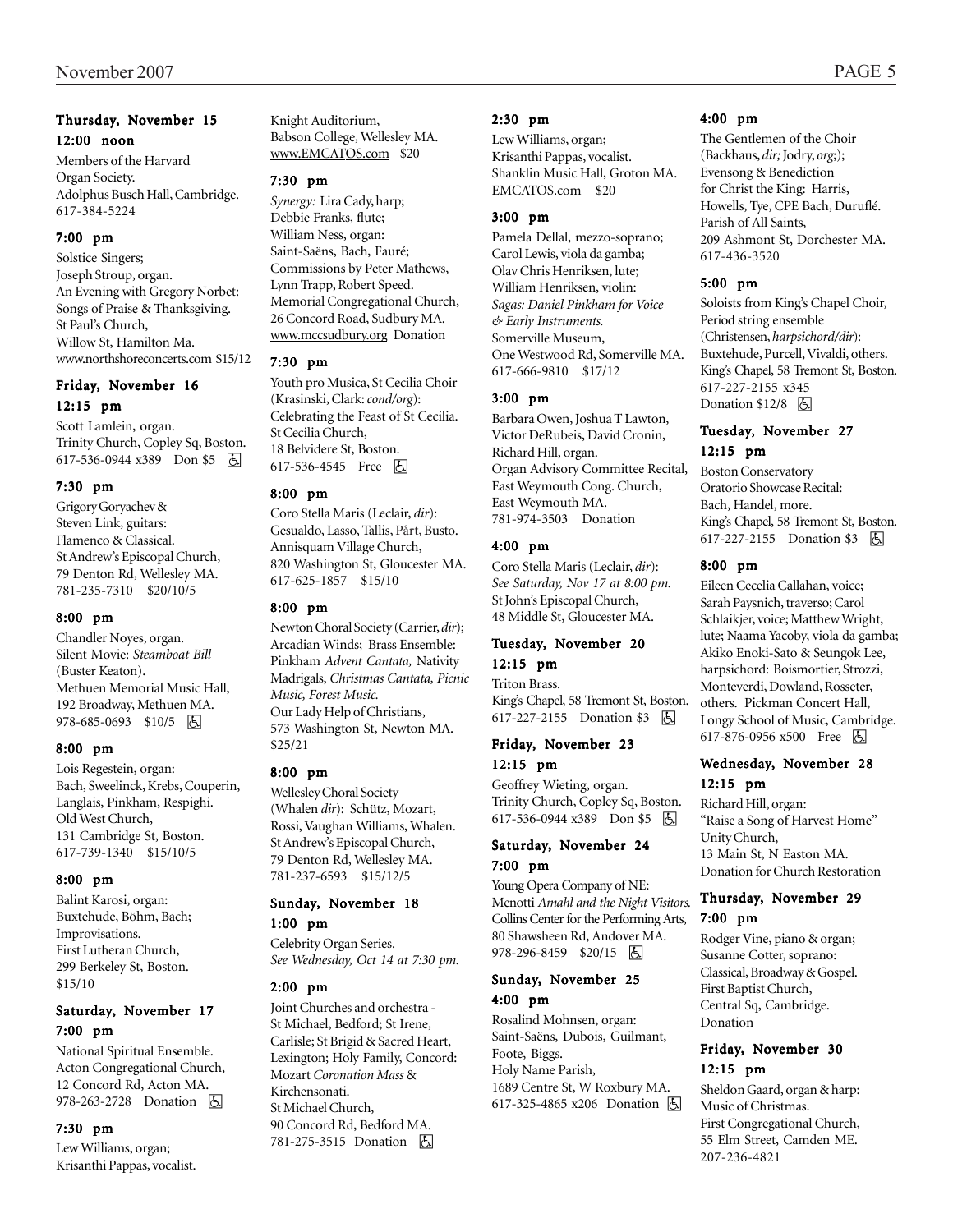#### 12:15 pm

Nathan Laube, organ. Trinity Church, Copley Sq, Boston. 617-536-0944 x389 Don \$5 因

#### 8:00 pm

Christmas Open House: live music. Methuen Memorial Music Hall, 192 Broadway, Methuen MA. 978-685-0693 Free 因

#### Saturday, December 1 4:00 pm

Christmas Music for Organ, 2 Trumpets, 4 Handbell Choirs: (Gaard, *org/dir*). First Congregational Church, 55 Elm Street, Camden ME. 207-236-4821

#### 7:00 pm

Vocalists, Instrumentalists, Choirs, Wayne Potash: Village Holiday Concert. Unity Church, 13 Main St, N Easton MA. Free

#### 8:00 pm

SARASA Chamber Ensemble (Merton, *dir/cello*); Krista River, mezzo-soprano: Respighi *Il Tramonto*; Barber *Dover Beach*; Mozart, Haydn, others. Friends Meeting House, 5 Longfellow Park, Cambridge. 617-492-4758 \$22/18/13 |5

#### 8:00 pm

Organ & Brass: Merry Music Hall Christmas. Methuen Memorial Music Hall, 192 Broadway, Methuen MA. 978-685-0693 info \$15 reserved, \$10/3 non-res. 603-898-5702 tickets **b** 

#### Sunday, December 2 1:00 pm

Rodger Vine, piano: "For the Beauty of the Earth" Hunnewell Chapel, Arlington St Church, Arlington & Boylston Sts, Boston. Donation  $\boxed{6}$ 

#### 3:00 pm

St Paul Parish Adult Choir (Lester, *dir*; Swist, *org*): Lessons & Carols for Advent: Bold *The Great "O" Antiphons*, other seasonal music & readings. St Paul Church, Bow & Arrow Sts, Cambridge. 617-491-8400 Donation **b** 

#### 3:00 pm

Merry Music Hall Christmas. *See Saturday, Dec 1 at* 8:00 pm.

#### 4:00 pm

A Joyful Noyse: Advent Concert "Of Angels & Shepherds": Scheidt. Hancock Church, 1912 Mass Ave, Lexington MA. 781-862-4220 Donation \$10 | A

#### 4:00 pm

Laurence Carson, organ: Holy Name Parish, 1689 Centre St, W Roxbury MA. 617-325-4865 x203 Donation h

#### 4:00 pm

Soloists, Choir (M Nelson, *dir/org*): Advent Vespers: Bach *Nun komm der Heiden Heiland;* others. St John's Episcopal Church, 48 Middle St, Gloucester MA. 978-283-1708 Free 因

#### 4:00 pm

Evensong Choir (Forster, *dir/org*): Choral Evensong: Bach, Messiaen, Mendelssohn, Smith, Moore, Howell, Byrd. Reception follows. Christ Church, Zero Garden St, Cambridge. 617-876-0200 | <a>

#### 7:00 pm

SARASA Chamber Ensemble. *See Saturday, Dec 1 at 8:00 pm.* Parish Hall, First Parish Concord, 20 Lexington Rd, Concord MA.

## Friday, December 7

12:00 noon

Futaba Niekawa, piano; Yael Rubenstein, cello: Debussey. Old West Church, 131 Cambridge St, Boston. 617-943-4852

#### 12:15 pm

Colin Lynch, organ. Trinity Church, Copley Sq, Boston. 617-536-0944 x389 Don \$5 因

#### 7:00 pm

Choir of Groton School (M Smith, *dir/org*): Lessons & Carols. Groton School, Groton MA.

#### Saturday, December 8 9:30 am

Recorders/Early Music MetroWest Playing Meeting: Holiday Festival. Before Bach: Isaac to Buxtehude;

Trinity Episcopal Church, 81 Elm St, Concord MA. 978-264-0584 Instruments \$12/ Singers \$18

#### 7:00 pm

A Cappella Singers Holiday Concert. St Andrew's Episcopal Church, 79 Denton Rd, Wellesley MA. 508-877-9109 \$15/12

#### Sunday, December 9 3:00 pm

Chamber Orchestra & Soloists (M Ness, *dir*): "Community Messiah Sing," Scores provided. Refreshments. Memorial Congregational Church, 26 Concord Rd, Sudbury MA. 978-443-3885 Donation

#### 3:00 pm

Peter Stoltzfus Berton, organ; All Saints Boy & Girl Choirs. St Joseph Memorial Chapel, College of the Holy Cross, Worcester MA. 508-793-2296 Free 因

#### 4:00 pm

St Paul Choir & Orchestra (Cirella, *dir*); Soloists: Lessons & Carols: Bach Cantata 147; Biebl, Britten. Carol Sing. St Paul Church, 502 Washington St, Wellesley MA. 781-235-1060 Free h

#### Friday, December 14 12:15 pm

George Sargeant, organ. Trinity Church, Copley Sq, Boston. 617-536-0944 x389 Don \$5 | A

#### 7:30 pm

Jonathan Girard, organ & director; Katherine Evans, mezzo-soprano; Debra Ayers, piano; William Frampton, viola; SAPAS Men's Chorus: An Evening with Brahms. St Andrew's Episcopal Church, 79 Denton Rd, Wellesley MA. 781-235-7310 \$20/10/5

#### 8:00 pm

Joshua T Lawton, organ: Hindemith; Messiaen *Nativité.* Holy Name Parish, 1689 Centre St, W Roxbury MA. 617-325-4865 x203 Donation **b** 

#### 8:00 pm

Masterworks Chorale Messiah Sing. Cary Hall, 1605 Mass Ave, Lexington MA. 781-235-6210 Donation \$10

#### Saturday, December 15 8:00 pm

Masterworks Chorale Messiah Sing. *See Friday, Dec 14 at 8:00 pm.*

#### Sunday, December 16 3:30 pm

Assabet Valley Mastersingers (Eaton, *dir;* Toeppner, *org*) "Messiah Sing" with audience participation. Scores available. Trinity Church, Main St (Rte 20) at Hudson St. Northborough MA. 978-562-9838 Donation \$5 | 4

#### 4:00 pm

Christ Church Choirs (Forster, *dir/org*): Festival of Nine Lessons & Carols: Daquin, Vierne, Daley, Susa, Piccolo, Handel, Flecha, Carter, Lehman, Pearsall, Wishart, Victoria, Mendelssohn, Mathias. Reception follows. Christ Church, Zero Garden St, Cambridge. 617-876-0200 因

#### Tuesday, December 18 7:30 pm

Ray Cornils, organ; guest artists; brass: A Kotzschmar Christmas. Merrill Auditorium at City Hall, 389 Congress St, Portland ME. 207-775-2126 Don. \$12, <21 Free www.porttix.com for tickets **b** 

#### Friday, December 21 12:15 pm

Michael Kleinschmidt, organ. Trinity Church, Copley Sq, Boston. 617-536-0944 x389 Don \$5 h

#### 7:30 pm

Renaissonics & Friends (Tyson, *dir*); *See Friday, November 9 at 7:30 pm.*

#### Sunday, December 23 7:00 pm

Conservatory Choir, Soloists, Orchestra, Handbell Choir: Traditional Christmas music; Saint-Saëns *Christmas Oratorio.* First Congregational Church, 55 Elm Street, Camden ME. 207-236-4821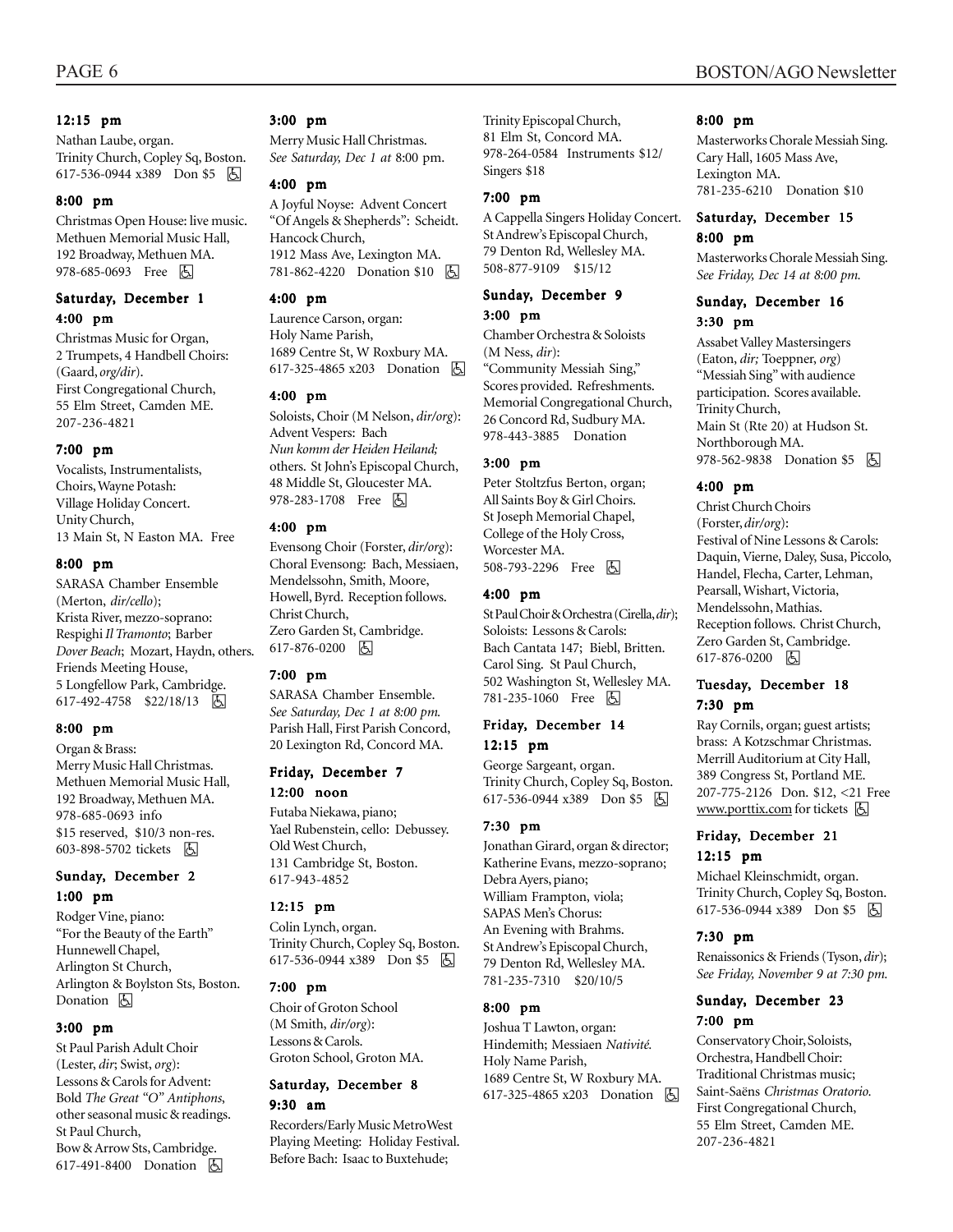## **NEXT DEADLINE:**

### **November 2 for December, 2007 Issue**

Please send all notices, news, and articles to:

Jim Swist, 34 Jason Street #2 Arlington MA 02476 Send via e-mail to swist@comcast.net (inline text or WORD .doc file attachment)

. Calendar notices must be submitted either by e-mail or IN WRITING (please no phone calls). Include: day, date, time, brief description of program, location, address, phone number, price (or donation/free), and whether handicap-accessible.

Listings for each month are due by the first Friday of the prior month. We will include all listings for the month of issue plus as many for the following month as space allows.

# **Sing in Italy?**

LAST CALL for Ars et Amici music trip to Naples, Sorrento & Rome!

Sheila Beardslee, director of Ars et Amici, is organizing her 9th trip to Italy for singers and friends, visiting Naples and Rome in February 2008.

DATES: Leave US 13 February 2008; return 25 February

COSTS: \$1500 (+ airfare -- see below)

We will sing Masses in churches in Naples and Rome. The repertoire includes works of Palestrina, Marenzio, Gesualdo, Alessandro Scarlatti, and others for vocal ensemble; we also have a consort of recorders.

Your trip includes double room/private bath/breakfast at 3-star hotels (singles available at a surcharge), private coach/driver; 3-4 half-day excursions, guides at excursion sites, tour manager. You pay for your own lunches, dinners, tips for hotel, guides, driver/TM.

Openings in all voice sections; friends and family over 21 welcomed to join us too! Rehearsals take place in the greater Boston area.

Please contact Sheila Beardslee Bosworth:

(sheilabb@earthlink.net) for more information.

# Advertising Space Available

The Newsletter back page ad space (half-page) is still available for January, February, April, and June (\$85). Please contact the Editor to reserve the space.

Quarter-page inside ads are always available for \$25 each, without reservation.

Advertising deadline is Friday of the first week of the preceding month.

KING'S CHAPEL CONCERT SERIES 50th Anniversary Season Celebrating the life and work of Daniel Pinkham

## **Baroque Favorites for Solo Voices**

#### Music by Buxtehude, Handel, Vivaldi, & more

**KING'S CHAPEL CHOIR AND SOLOISTS** Jillian Malin, soprano · Karen Gardner, contralto Thomas Gregg, tenor • Daniel Perry, baritone

PERIOD INSTRUMENT ENSEMBLE Laura Gulley & Guiomar Turgeon, violins Audrey Cienniwa, cello

Heinrich Christensen, harpsichord & director

A pioneer in rediscovering and editing Early Music, and a teacher of Baroque performance practice, Dan was important to making Boston an international center for these works. Under his direction, the King's Chapel Concert Series presented many American premières of music by these composers.

SUNDAY, NOVEMBER 25, 2007, AT 5 PM Requested donation \$12/\$8 at the door King's Chapel, corner of School & Tremont Streets Near T stops at Park Street, State Street, Government Center Parking \$7 in One Beacon Street Garage 617-227-2155; www.kings-chapel.org

# Boston Singers Resource

2007 New England Regional Select Auditions will be held on Saturday, November 17 from 10 am to 4:30 pm at Emmanual Church, 15 Newbury St, Boston.

\$35 subscription fee, \$40 audition fee. Featuring 50 pre-selected singers.

Register online or via email:

www.BostonSingersResource.org info@BostonSingersResource.org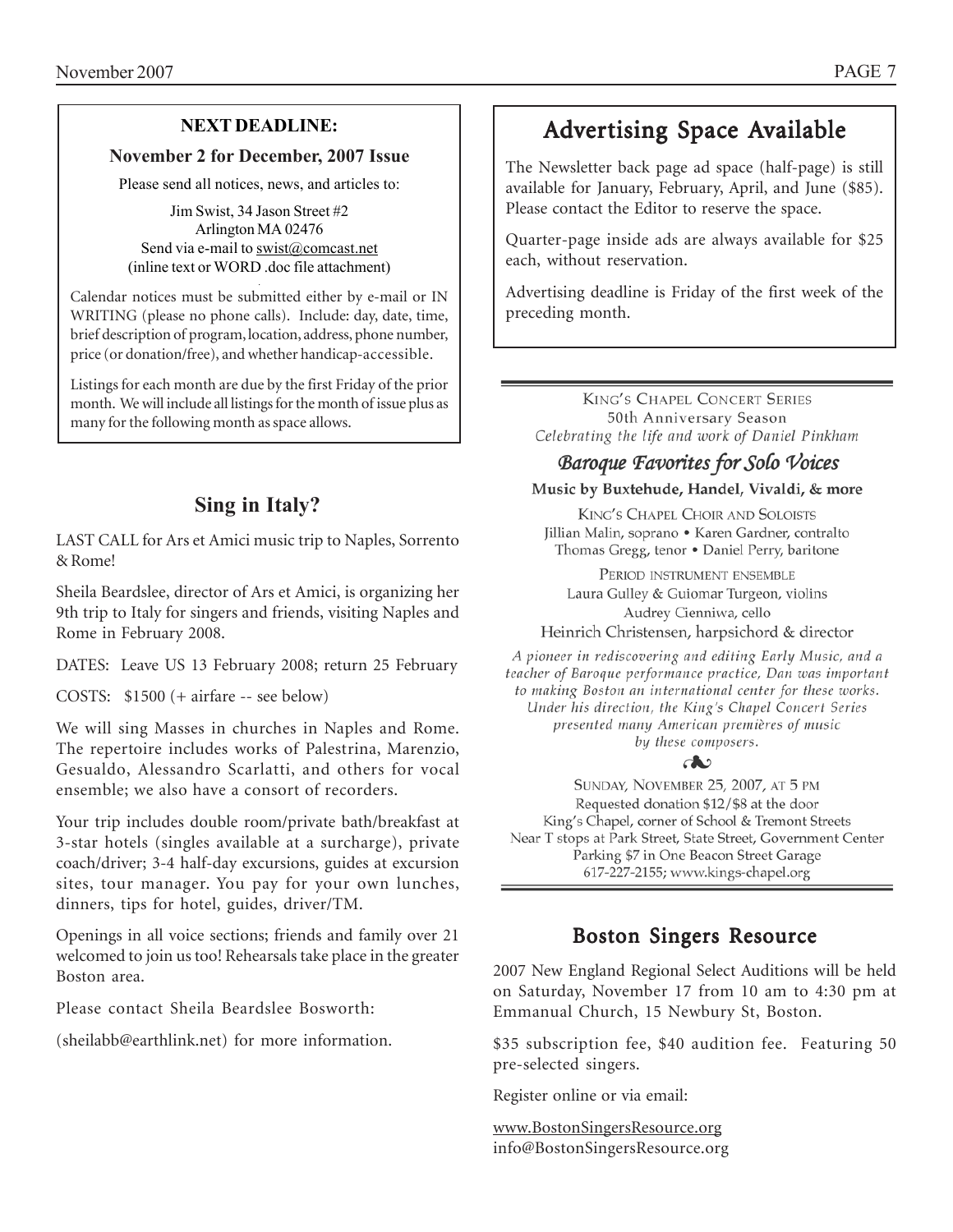## AGO Boston Chapter Substitute List

| Name                                | Phone                                    | E-mail                            | From/                     | Denoms.       | Available      | Available       |
|-------------------------------------|------------------------------------------|-----------------------------------|---------------------------|---------------|----------------|-----------------|
|                                     |                                          |                                   | Driving radius            | Comfortable   | Sundays?       | as Interim?     |
|                                     |                                          |                                   |                           | with          |                |                 |
| ALCOMBRIGHT, Matthew                | 413.652.1348                             | matt.alcombright@gmail.com        | Boston+30 mi.             | RC            | p.m. only      | Yes             |
| ARMSTRONG, Susan                    | 603.428.3074                             | etitcomb@conknet.com              | NH                        | ALL           | Yes            |                 |
| BENNER, Craig                       | 617.236.8596                             | csbenner@yahoo.com                | Boston+45 mi.             | ALL           | Yes            | Yes             |
| <b>BERMANI</b> . Eric               | 508.876.9911                             | StCatherinemusic@aol.com          | New England               | ALL           | p.m. only      |                 |
| BROMS, Edward A.                    | 617.548.3974                             | ebroms@diomass.org                | New England               | <b>ALL</b>    | No             | No              |
| BROWN, Deborah                      | 978.475.6494                             | browndeb10@comcast.net            |                           | P, RC         |                | No              |
|                                     |                                          |                                   | Andover+15 mi.            |               | Yes<br>No      |                 |
| <b>BURMEISTER, Frances</b>          | 978.372.0606                             | fburmeister@hotmail.com           | Boston & north (NH)       | <b>ALL</b>    |                | Yes             |
| BUSH, Brink                         | 401.651.6469                             | brinkbush@hotmail.com             | Providence-to-Boston      | <b>ALL</b>    | No             | No              |
| CARSON, Laurence                    | $(h)$ 617.451.0822                       | laurence.carson2@verizon.net      | <b>Boston</b>             | <b>ALL</b>    | No             |                 |
|                                     | (w)781.235.0034                          |                                   |                           |               |                |                 |
| CATANESYE, William                  | 781.858.5087                             | wcatanesye@aol.com                | Boston+35 mi.             | RC, E         | After 11 a.m.  |                 |
| CIENNIWA, Paul                      | 508.676.8483                             | paul@fscboston.org                | Boston & south            | <b>ALL</b>    | No             | No              |
| COOMAN, Carson                      | 617.285.2577                             | carson@carsoncooman.com           | Cambridge/Boston          | <b>ALL</b>    | Yes            | Yes             |
| COVELL, Wendy                       | 617.731.3726                             | wendycove@verizon.net             | <b>MBTA</b> from Boston   | <b>ALL</b>    | No             | No              |
| CIAMPA, Leonardo                    | 617.561.0913                             | leonardociampa@hotmail.com        | <b>MBTA</b> accessible    | <b>ALL</b>    | Yes            | No              |
| CHADWICK, Judith                    | 617.713.0193                             |                                   | <b>Brookline</b>          | P, E          | Yes            | Yes (org. only) |
| DORJIEVA, Ghilyana                  | (h)857.272.4110                          | ghilyana@yahoo.com                | Boston+40 mi.             | <b>ALL</b>    | Yes            | Yes             |
|                                     | $(w)$ 617.277.7345                       |                                   |                           |               |                |                 |
| DUERR, Cheryl                       | 781.860.8893                             | clduerr@verizon.net               | <b>Greater Boston</b>     | <b>ALL</b>    | Yes            | Yes             |
| FANTASIA, Philip                    | 508.359.4634                             | pmfantasia@mindspring.com         | Medfield                  | ALL           | Yes            |                 |
| FLUMMERFELT, Jane                   | (w)781.862.4220                          | j.flummerfelt@comcast.net         | <b>Greater Boston</b>     | ALL           | No             | No              |
|                                     | (h) 781.734.0327                         |                                   |                           |               |                |                 |
| FLYYN, Greg                         | 617.730.9377                             | leeflynn38@yahoo.com              | Boston                    | ALL           | Yes            | Yes             |
| FUNG, Teresa                        | 781.575.0408                             | fung@simmons.edu                  | Canton                    | ALL           | Yes            | Yes             |
| GABLER, Rose Mary                   | 781.862.6322                             | rmgabler@aol.com                  | Lexington                 | RC            | Yes            |                 |
|                                     | 617.427.2342                             |                                   | Eastern MA                | <b>ALL</b>    | Yes            | Yes             |
| GALIE, Kevin                        |                                          | kevinjngalie@cs.com               |                           |               |                |                 |
| GODA, Glenn                         | (h)617.442.7079                          | glenngoda1545@aol.com             | Roxbury                   | ALL           | No             |                 |
|                                     | $(w)$ 617.445.2600                       |                                   |                           |               |                |                 |
| GRAY, Elisabeth (Buffy)             | 617.696.9575                             | buffygray@msn.com                 | Milton                    | E             | Yes            |                 |
| GRUNDEEN, Paulette                  | (h)978.623.7031                          | grundeen@mathbox.com              | Andover                   | <b>ALL</b>    | Yes            | Yes             |
|                                     | (m)978.790.1878                          |                                   |                           |               |                |                 |
| GUSTAFSON, Karin J.                 | 508.879.7262                             | karinj.gustafson@worldnet.att.net | W&S of Boston             | P, E, L       | Yes            |                 |
| GUZASKY, G. Fredrick                | 781.420.6880                             | fredboston@msn.com                | Boston + 50 mi.           | <b>ALL</b>    | Yes            | Yes             |
| HENRY, Colleen                      | 781.646.4939                             | cbhkeys@rcn.com                   | Boston + $25$ mi.         | <b>ALL</b>    | Yes            |                 |
| HOWARD, Suzannah                    | 617.792.4247                             |                                   | Boston                    |               | Yes            |                 |
| HUMPHREVILLE, Robert                | 617.864.0800                             | r.hump@verizon.net                | Cambridge                 | ALL           | Yes            |                 |
| JAMES, Stephen                      | 508.620.1626                             | sdjames77@alumni.amherst.edu      | Framingham                | ALL           | after July 1   |                 |
| JOHNSON, Robert                     | 508.226.8991                             | bobjohnson22@comcast.net          | Attleboro                 | <b>ALL</b>    | Yes            |                 |
| KELTON, R. Harrison                 |                                          | rhkelton@verizon.net              |                           |               |                |                 |
|                                     |                                          |                                   |                           |               |                |                 |
|                                     | 617.964.3413                             |                                   | Boston                    | ALL           | Yes            |                 |
| KIM, Yoo-Kyung                      | 781.223.4411                             | ykimlc@yahoo.com                  | Lexington                 | <b>ALL</b>    | Yes            | Possible        |
| KWOK, Esther                        | 781.986.0263                             | ewkwok@aol.com                    |                           | <b>ALL</b>    | No             |                 |
| LAMOUREUX, Daniel                   | 617.232.1345                             | dlamour@comcast.net               | Brookline + 50 mi.        | <b>ALL</b>    | No             | No              |
| LAWTON, Carole                      | 781.641.3012                             | czlawton@vahoo.com                | Boston 20 mi. rad         | P,RC          | Yes            | Yes             |
| LOUD, Miranda                       | 617.926.2355                             | mirandaloud@yahoo.com             | Watertown                 |               |                |                 |
| LOVELL, Russ                        | 978.433.2621                             | russ1948@juno.com                 | Pepperell                 | ALL           | Yes            |                 |
|                                     | (m)978.877.3924                          |                                   |                           |               |                |                 |
| LUEFT, Lorraine                     | 617.489.1178                             | LorraineL2@peoplepc.com           | Boston + $45$ mi.         | <b>ALL</b>    | Yes            | Yes             |
| LYNCH, Colin                        | 603.219.0264                             | clynch@sps.edu                    | Boston + $60$ mi.         | E, RC         | Yes            | Yes             |
| MacDONALD, Mary                     | 315.383.4717                             | mary@marymusic.com                |                           | RC.E          | Yes            |                 |
| MARGETSON, Eunice                   | 781.483.6142                             |                                   | Medford                   |               | Yes            |                 |
| MURRAY, Michael S.                  | 617.331.0774                             | mmurray@redeemerchestnuthill.org  | Any                       | <b>ALL</b>    | Afternoon      | No              |
| NOBLE, Robert                       | 781.648.5618                             | robert.noble@pioneerinvest.com    | Arlington                 | <b>ALL</b>    | Yes            |                 |
| OLBASH, Michael J.                  | 617.275.8129                             | olbash@post.harvard.edu           | Boston/RI                 | <b>ALL</b>    | After 11.00 am |                 |
| OWEN, Barbara                       | 978.465.2068                             | owenbar@juno.com                  | Greater Boston and points | <b>ALL</b>    | No             | Yes             |
|                                     |                                          |                                   | north preferred           |               |                |                 |
| PATCHEL, Steven                     | 617.697.5123                             | SteveP7@aol.com                   | Boston                    | <b>ALL</b>    | No             |                 |
| REGESTEIN, Lois                     | 617.739.1340                             | lois.r@att.net                    | Mission Hill              | ALL           | No             |                 |
| REMEK, Philip                       | (h)617.934.5469                          | p remek@yahoo.com                 | New England               | ALL           | Yes            | Yes             |
|                                     | $(c)$ 305.342.4929                       |                                   |                           |               |                |                 |
| RUPERT, Mary Jane                   | 617.864.2271                             | $m$ jrupert@gis.net               | Cambridge                 | <b>ALL</b>    | Yes            |                 |
| SANTINI, Brandon                    | 781.331.0930                             |                                   | Weymouth                  | ALL (pref RC) | Yes            |                 |
| SATERLEE, Thomas                    | 617.787.7874                             | saterleet@yahoo.com               | Boston + 50 mi.           | <b>ALL</b>    | Yes            | Yes             |
|                                     |                                          |                                   | Boston                    |               | Yes            |                 |
| <b>SCHEIBERT JEROLD,</b><br>Beverly | $(h)$ 617.739.1751<br>$(m)$ 617.240.2815 | bvjerold@aol.com                  |                           | ALL           |                |                 |
|                                     |                                          |                                   |                           |               |                |                 |
| SHAUD, Dan                          | $(h)$ 617.924.1067                       | danshaud@gmail.com                | Watertown                 |               | Yes            |                 |
|                                     | (c)857.636.8844                          |                                   |                           |               |                |                 |
| SHENTON, Andrew                     | 617.327.4604                             | shenton@bu.edu                    | Boston                    | ALL           | No             |                 |
| SMITH, Jeffrey H.                   | (h)781.224.1767                          | jeffreyhsmith@hotmail.com         | Wakefield                 | ALL           | Yes            |                 |
|                                     | $(w)$ 617.735.9953                       |                                   |                           |               |                |                 |
| SMITH, Michael Wayne                | $(m)$ 203.645.9227                       | mwsmith@groton.org                | Groton                    | <b>ALL</b>    | Yes            |                 |
|                                     | (w)978.448.7365                          |                                   |                           |               |                |                 |
| STAPLETON, Peter                    | 617.262.0316                             | pstopsl@earthlink.net             | Boston                    | P,E.CS        | Yes            |                 |
| TEMPLE, Candace                     | 781.275.0506                             | candacewt@aol.com                 | Bedford                   | E,P           | Yes            |                 |
| TOEPPNER, Lois Z.                   | $(h)$ 508.366.0509                       | toeppner4@charter.net             | Sudbury/                  | ALL           | No             |                 |
|                                     | (m)978.376.4036                          |                                   | Westborough               |               |                |                 |
| TURBESSI, Joe                       | 231.343.5943                             | joseph.turbessi@gmail.com         | <b>MBTA</b> from Boston   | <b>ALL</b>    | Yes            | Yes             |
| VARGHESE, Laya M.                   | 908.420.1531                             | LayaMVarghese@gmail.com           | <b>MBTA</b> from Boston   | <b>ALL</b>    | Yes            | Yes             |
| WARNER, Sally Slade                 | (h)978.475.2599                          | sswarner@andover.edu              |                           | ALL           | Yes            |                 |
|                                     | (w)978.749.4264                          |                                   |                           |               |                |                 |
| WITTE, Douglas                      | (fx)978.749.4265<br>617.242.0589         | dnwitte@hotmail.com               | <b>MBTA</b>               | E, P          | No.            | No              |

Further assistance, if needed, is available from the Boston chapter's substitute list coordinator, Joshua T. Lawton (545 Mt. Auburn Street #2, Watertown, MA 02472, 617.926.1042, jtlawton@mac.com)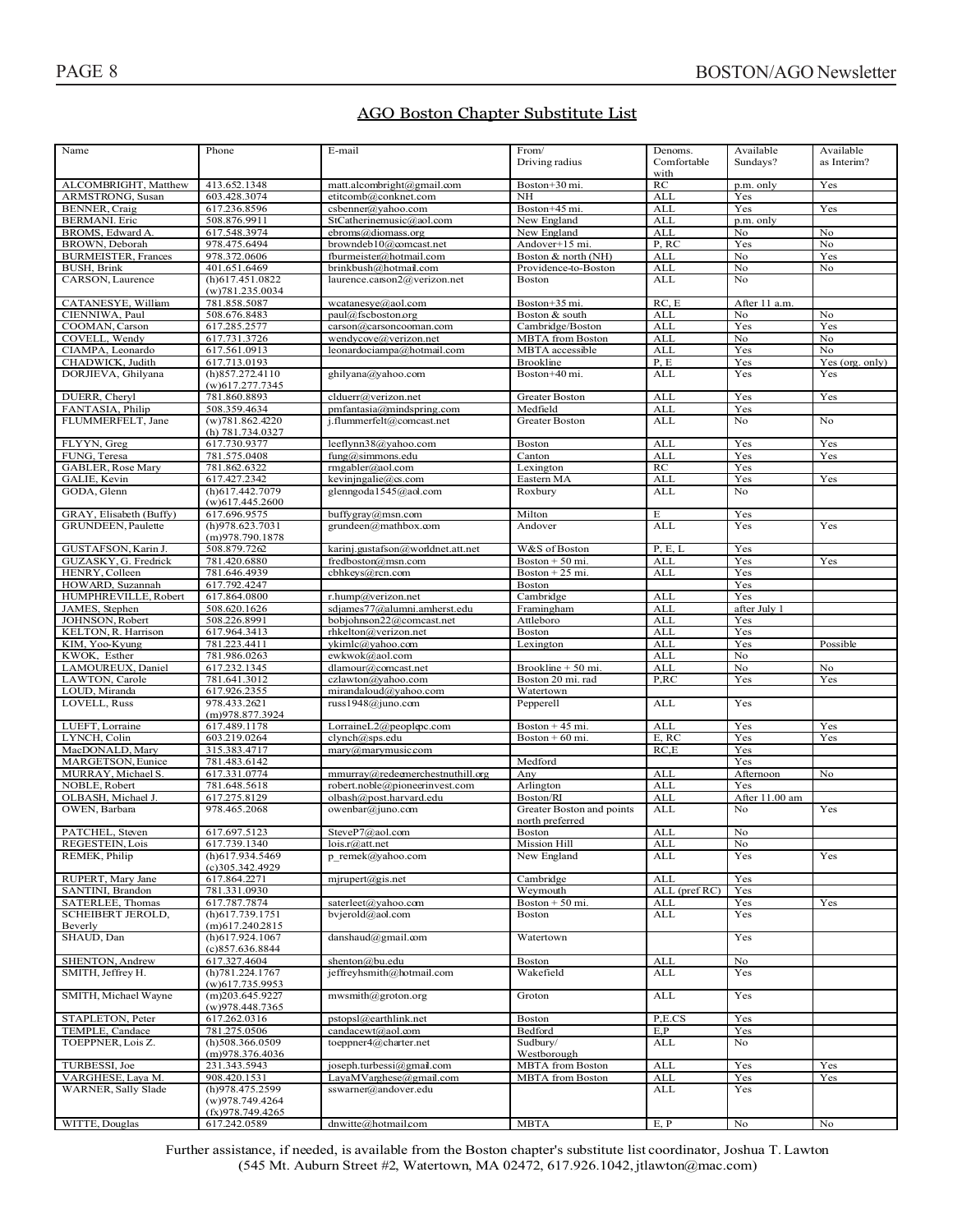# **PLACEMENT NOVEMBER, 2007**

The date in brackets following a church's name shows when the church first requested a listing. Salary is income paid by the church. Services such as funerals (fn) and weddings (wd) with additional fees are estimated as shown.

#### **ORGANIST/CHOIR DIRECTOR**

| Denomination Hours |    | Location       | Name of Church                           | Organ           | Salary    | Est. Add'l Comp       |
|--------------------|----|----------------|------------------------------------------|-----------------|-----------|-----------------------|
| Episcopal          | 19 | Medfield, MA   | Church of the Advent [9/07]              | Dver            | $16,000+$ | $10 \text{ ft}$ /4 wd |
| Episcopal          | 20 | Rumford, RI    | Church of the Epiphany [8/07]            | Moller          | $25.280+$ | 8 fn, 3 wd            |
| Episcopal          | 10 | Marshfield, MA | Trinity Episcopal Church [7/07]          | Allen           | 9-10,500  | $0-4$ fn/ $0-4$       |
|                    |    |                |                                          |                 |           | wd                    |
| Episcopal          | 10 | Framingham, MA | St. Andrew's Episcopal Church [6/07]     | Frazee          | 14.000    | 10 fn, 5 wd           |
| Unitarian Univ.*   | 15 | Cohasset, MA   | First Parish UU in Cohasset [3/07]       | Hutchings       | 15.750    | 4 fn, 10 wd           |
| <b>UCC</b>         | 10 | Norton, MA     | Trinitarian Congregational Church [6/07] | Simmons-        | 8.700     | $8 \text{ fh/6 wd}$   |
|                    |    |                |                                          | Holbrook        |           |                       |
| <b>UCC</b>         |    | Cohasset. MA   | Beechwood Congregational Church [5/07]   | Rodgers         | 7.800     | $10$ fn/wd            |
| Lutheran ELCA      | 10 | Holliston, MA  | Christ the King Lutheran Church [12/07]  | Ahlborn-Galanti | 19.500    | $4$ fn/5 wd           |

\* position could be split: Director only \$10,500; organist only \$8,400

#### **ORGANIST ONLY**

| Episcopal | lington.<br>$\mathbf{u}$ | Church [09/07]<br>Episcopal<br>John<br>οı | . .<br>Moller<br>-------- | 10,400 | tm/<br>wa |
|-----------|--------------------------|-------------------------------------------|---------------------------|--------|-----------|
|           | МA                       |                                           |                           |        |           |

#### **DIRECTOR ONLY**

| Episcopal | 10 | $\sim$<br>∠hestnut | [09/07]<br><b>Service</b><br>:hurch of the<br>. Redeemer | Noack | $\sim$<br>$\sim$<br>000<br>. Sept-<br>. . | N/A |
|-----------|----|--------------------|----------------------------------------------------------|-------|-------------------------------------------|-----|
|           |    | Hıll.<br>МA        | $\sim$<br>~<br>Director only<br>hoir.<br>'outh           |       | May'                                      |     |

Please also see postings at www.bostonago.com for contact information regarding these openings. Some churches here may no longer be receiving names but have not notified placement.

The following position has been filled:

St. John the Evangelist Roman Catholic Church, Cambridge

**LISTING YOUR CHURCH ON THIS PAGE** Contact Janet Hunt, Placement Coordinator, at janet.hunt@sjs.edu.

## **November 2007 Broadcast Schedule WCRB (99.5 fm) and streaming on internet www.wcrb.com Sundays 7:00am –7:25am**  CELEBRATING 49th YEAR OF BROADCASTING ON WCRB

Martin Steinmetz, Executive Producer and Technical Director Rob Stuart-Vail Announcer

| <b>Broadcast Date</b> | Performer      | Location                | <b>Music</b>                         |
|-----------------------|----------------|-------------------------|--------------------------------------|
| Nov <sub>4</sub>      | Jeremy Bruns   | Immaculate Conception,  | Andante in F, Mozart; Variations,    |
|                       |                | <b>Boston</b>           | Sweelinck; Vivace, Widor             |
| Nov $11$              | Andrew Shenton | Princeton Chapel        | Partita, Bohm; Spiritual, Utterback; |
|                       |                |                         | Sonata #3, Mendelssohn               |
| Nov 18                | Peter Sykes    | Old West Church, Boston | Leipzig Chorales, Bach (Part 1)      |
| Nov $25$              | John Scott     | All Saints, Worcester   | Toccata, Adagio & Fugue, Bach;       |
|                       |                |                         | Concerto in F, Handel                |
| Dec 2                 | Christa Rakich | Old West Church, Boston | Leipzig Chorales, Bach (Part 2)      |